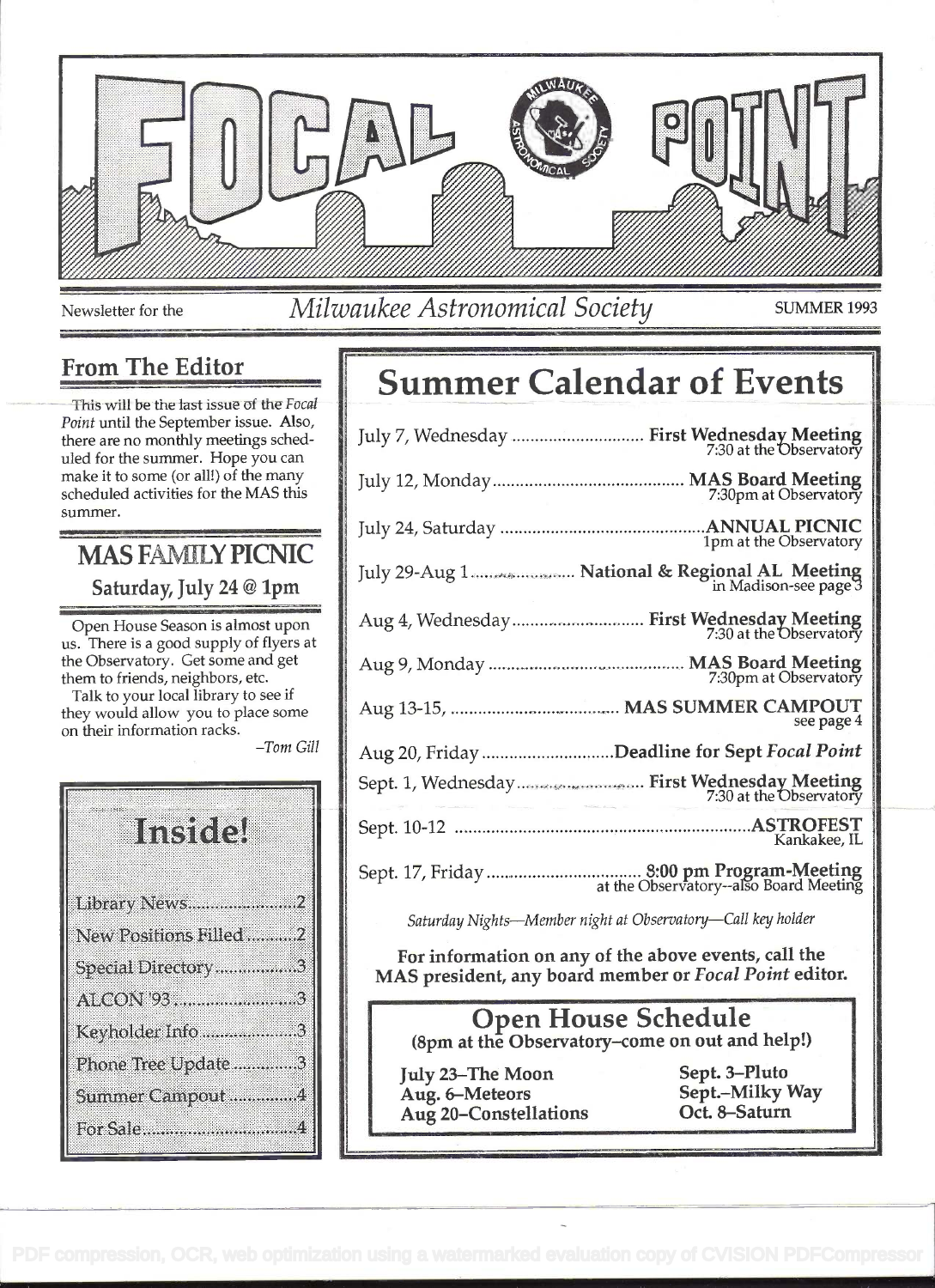Two new observing guides tailored especially to beginners are available in the NEW BOOK box at the MAS Library. One is 'The Monthly Sky Guide, 3rd ed." by Ian Ridpath with maps by Wil Tirion. The book begins with basic information, clearly explained. The fist-at-arm's length technique for measuring distance scale is helpfully carried over to each of Tirion's star charts. For each month, one or two of the better known constellations are introduced, and the whole sky is set in perspective on 3-horizon planisphere diagrams. Monthly planetary positions also are given through the year 1997.

"Touring the Universe Through Binoculars" by Philip Harrington covers all the constellations as well as lunar and planetary observing. The premise here, confirmed by most binocular users, is that observing with two eyes enhances resolution and color perception as well as the ability to detect fainter objects. The author lists the brighter objects of interest including many variable and binary stars. Readers should be warned in advance, however, that they'll crave sturdily mounted,  $10 \times 50$  binoculars in short order!

A third new book is "Unusual Telescopes" by Peter Manly. "Unusual" does not mean bizarre except for a few entertaining whimsies like David Levy's beer can telescope. Instead, most of these designs have evolved out of a specific application need or limited material at hand. Manly explains in some detail the principles involved and why some innovations in optical materials or mountings were more successful than others. Of particular interest to MAS members will be the scope-in-the-roof design of former Observatory Director E. A. Halbach.

The last two books were added to our collection courtesy of Tom Gill who took advantage of the special offer from Astronomy Book Club. Many thanks, Tom.

IS ANYBODY OUT THERE?? No, I don't mean beings from another planet. I am still looking for an assistant librarian. June Regis is no longer able to devote time to the job. Give me a call for more information.

Remember to visit the library whenever you are out at the observatory helping with the maintenance projects or during the Open Houses this summer. -Sally Waraczynski

### Library News Big-Time Thanks!

The MAS is a volunteer organization and can only exist because of the dedication of the members. Mega-thanks to all of the following individuals who have come forth to help keep the society functioning.

### New MAS Treasurer

After 5 years of excellent service, Dan Koehier is stepping down as Treasurer. Replacing Dan as of last May is Marty Brunet.

Kudos to Dan for a job well done and to Marty for coming forward to fill this important position.

### New Program Director

After many years of providing members with interesting and informative programs, Tom Renner is stepping down as Program Director. Taking his place is Tim Burrus. Kudos to both!

Tim asked that I relay his request for volunteers to assist on his committee or suggestions for programs. You can reach Tim at 783-6572

#### 1-800-C-MORE-STARS ( not the actual phone number)

A bill is under consideration which will DRASTICALLY reduce the amount of light pollution in Wisconsin. There is a toll-free number you can call to register your support of the bill. I don't have all the details but basically it restricts upward shining lights on many cornmercial buildings, signs, etc. This is almost too good to be true. CALL SOON and be heard! It's busy abt but keep trying! Tell them the bill number (LRB-1084-2) and that you

are in favor of it!

 $\uparrow$ Idea. Good Idea. $_\perp$  |  $\sqrt{1/1111}$  Needed: Auditor Less Stray Light = More Starlight Support the International Dark-Sky Association

1-800-362-9472



was a member some years ago) has come forward to fill the vacant position of Membership Committee Chair. Thanks Paul, and welcome back to the MAS!

Periodically, a check and balance of the MAS books is required. The recent change in Treasurer makes this a good time to perform this task.

If you are a CPA or have the skills to perform an audit on the MAS books, please contact President Richard Wiesen at 781-4757.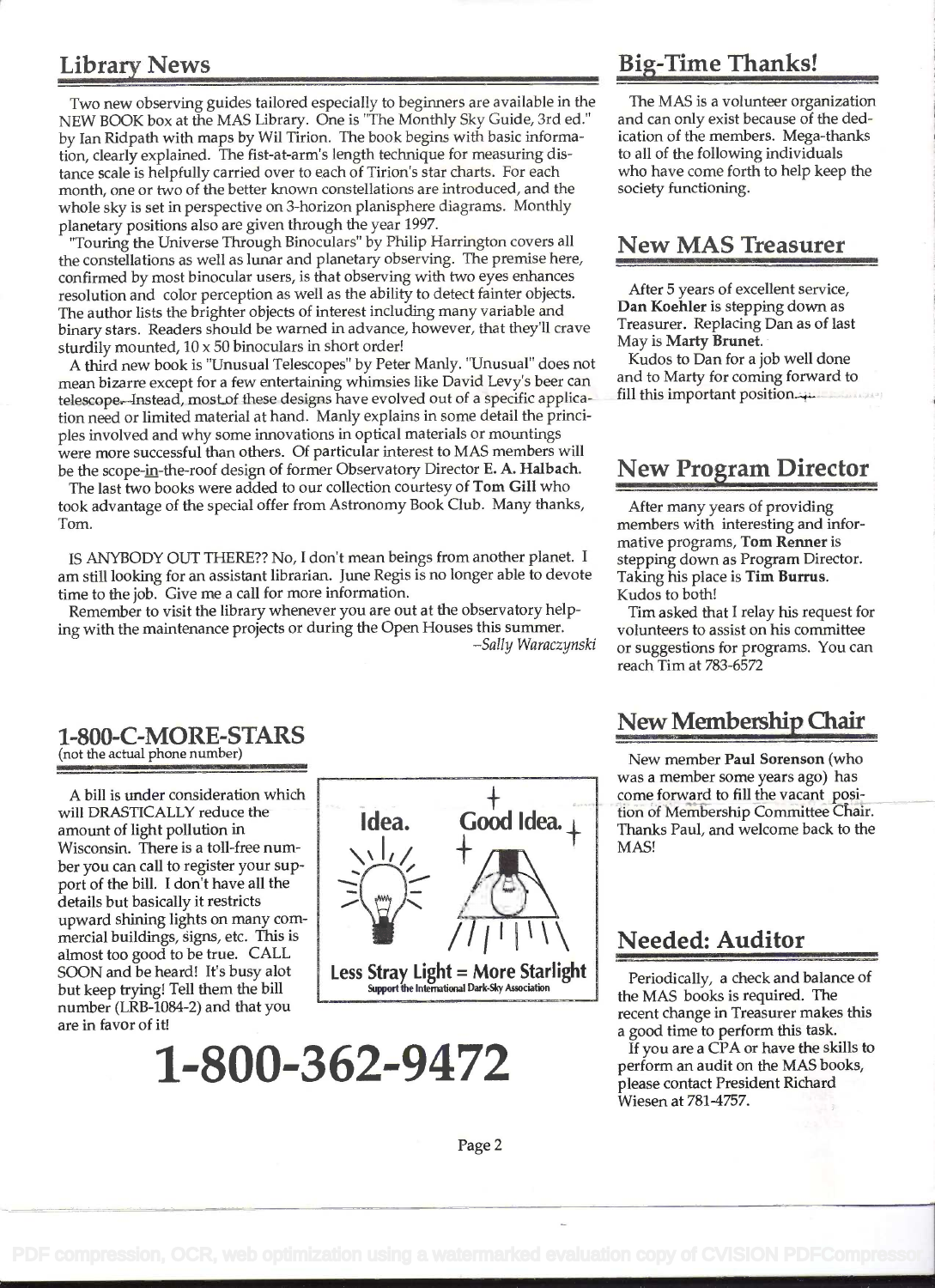### CLIP & SAVE-Special Directory 1993-94

**Saturday Night** Keyholder

| <b>Board of Directors</b>   |                    |                               |               |                      |                                                                                  |                                                                               |          |  |
|-----------------------------|--------------------|-------------------------------|---------------|----------------------|----------------------------------------------------------------------------------|-------------------------------------------------------------------------------|----------|--|
| Wanda Berner                | 691-2360           | Dorothy Kube                  |               | 453-8858             |                                                                                  | <u>i Kayman</u> as                                                            |          |  |
| Martin Brunet, Jr.          | 544-1342           | Jim Kube                      |               | 453-8858<br>529-9051 | ul3                                                                              | Him Burrus                                                                    | 788-5592 |  |
| <b>Tim Burrus</b>           | 783-6572           |                               | Gerry Samolyk |                      | 10                                                                               | <b>Greg Cieslak</b>                                                           | 399 (F)  |  |
| <b>Brian Ganiere</b>        | 961-8745           | Ken Waraczynski               |               | 321-0918             |                                                                                  |                                                                               |          |  |
| <b>Tom Gill</b>             | 476-6986           | Sally Waraczynski             |               | 321-0918             | 17                                                                               | <b>Brian Ganiere</b>                                                          | 9613745  |  |
|                             |                    | Dr. Richard Wiesen            |               | 781-4786             | 24                                                                               | <b>Chris Hesseltine</b>                                                       | 4324515  |  |
| <b>Officers</b>             |                    |                               |               |                      | 31                                                                               | <b>Lee Kath</b>                                                               | 425-2831 |  |
| President                   | Dr. Richard Wiesen |                               | 781-4786      |                      | Aug7                                                                             | Dan Koehler                                                                   | 662-2987 |  |
| <b>Vice President</b>       | Matthew McNeely    |                               | 354-5347      |                      |                                                                                  |                                                                               | 453-8858 |  |
| Secretary                   | Dorothy Kube       |                               | 453-8858      |                      | T4,                                                                              | Jim Kube                                                                      |          |  |
| Treasurer                   | Martin Brunet, Jr. |                               | 544-1342      |                      | 21                                                                               | John Pfannerstill                                                             | 475 6494 |  |
| <b>Observatory Director</b> | Gerry Samolyk      |                               | 529-9051      |                      | 28                                                                               | Frank Roldan 608-787-1730                                                     |          |  |
|                             |                    |                               |               |                      | Sep 4                                                                            | Terry Ross                                                                    | 784-2093 |  |
| <b>Committee Chairmen</b>   |                    |                               | 961-8745      |                      |                                                                                  | Tom Schmidtkunz352-1674                                                       |          |  |
| <b>Light Pollution</b>      |                    | <b>Brian Ganiere</b>          |               |                      | 11                                                                               |                                                                               |          |  |
| Membership                  | Paul Sorenson      |                               | 679-4339      |                      |                                                                                  |                                                                               |          |  |
| Observatory                 | Jim Kube           |                               | 453-8858      |                      |                                                                                  |                                                                               |          |  |
| Outreach                    | Wanda Berner       |                               | 691-2360      |                      |                                                                                  |                                                                               |          |  |
| Picnic                      | Matthew McNeely    |                               | 354-5347      |                      |                                                                                  | <b>ALCON '93</b>                                                              |          |  |
| Program                     | <b>Tim Burrus</b>  |                               | 783-6572      |                      |                                                                                  |                                                                               |          |  |
| Publicity                   |                    |                               |               |                      |                                                                                  |                                                                               |          |  |
|                             |                    |                               |               |                      |                                                                                  | The National and Regional                                                     |          |  |
| <b>Other Coordinators</b>   |                    |                               |               |                      |                                                                                  | Astronomical League meetings will be                                          |          |  |
| Astronomical League:        |                    |                               |               |                      |                                                                                  | held in Madison on July 29-31.<br>The convention will have work-              |          |  |
| Correspondent               |                    |                               |               |                      |                                                                                  |                                                                               |          |  |
| <b>Observing Projects</b>   | Lee Keith          |                               | 425-2331      |                      |                                                                                  | shops, area tours, vendor displays,<br>talks and socializing with your fellow |          |  |
| Campout Coordinator         | Paul Borchardt     |                               | 781-0169      |                      | astronomers.                                                                     |                                                                               |          |  |
| <b>Focal Point</b>          | Tom Gill           | 476-6986                      |               |                      |                                                                                  |                                                                               |          |  |
| Librarian/Historian         | Sally Waraczynski  |                               | 321-0918      |                      | Cost is \$45 for all four days, or \$15<br>for Saturday only. For a registration |                                                                               |          |  |
| New Member Contact          |                    | 524-9499<br>Sally Jo Michalko |               |                      |                                                                                  | form, call Tom Gill, 476-6986.                                                |          |  |
| Open House Coordinator      | Lee Keith          |                               | 425-2331      |                      |                                                                                  |                                                                               |          |  |
| <b>Tour Coordinator</b>     | Lee Keith          |                               | 425-2331      |                      |                                                                                  |                                                                               |          |  |

### Phone Tree Update

|                         | If you would like to be put on the list(s), call Wanda Berner at 691-2360. |                            |                             |                                       |
|-------------------------|----------------------------------------------------------------------------|----------------------------|-----------------------------|---------------------------------------|
| Member                  | Phone                                                                      | Observing                  | Aurora Alert*               | <b>Sunspots</b>                       |
| Wanda Berner            | 646-8229 or 691-2360                                                       |                            | $\bullet$ not after 12 $**$ |                                       |
| Sally Jo Michalko       | 524-9499                                                                   |                            | • not after 11              | summer/wknds                          |
| Tom Gill                | 476-6986                                                                   |                            | • not after 12              |                                       |
| John Bonow              | 354-1288                                                                   |                            |                             |                                       |
| Tim Burrus              | 783-6572                                                                   |                            | • not after 11              |                                       |
| Tom Schmidtkunz         | 352-1674 299-6383 (w)                                                      | • esp. if out of Milwaukee |                             |                                       |
| Lee Keith               | 425-2331                                                                   | • not after 11             | • not after 11              |                                       |
| Karen Wesener           | 425-2331                                                                   |                            |                             |                                       |
| Debbie Frey             | 355-3470                                                                   |                            |                             |                                       |
| Scot Laskowski          | 421-3517                                                                   |                            |                             |                                       |
| Jeff Annis              | 542-0105                                                                   |                            |                             |                                       |
| Jim & Dorothy Kube      | 453-8858                                                                   |                            | • not after 12              | Person starting calls first person on |
| <b>Brian Ganiere</b>    | 961-8745                                                                   |                            |                             | the list after your name, last person |
| Matthew McNeely         | 354-5347                                                                   |                            |                             |                                       |
| Mark & Nora Kniskern    | 744-5735                                                                   |                            |                             | calls first person. If you reach      |
| Keith Bodoh             | 272-2078                                                                   |                            |                             | answering machine or another person   |
| <b>Charlotte Nelson</b> | 466-2081                                                                   |                            |                             | other than member, leave a message    |
| Dan Koehler             | 662-2987                                                                   |                            |                             |                                       |
| Peter Smitka            | 785-0926                                                                   |                            |                             | and call next name. Keep calling      |
| Alan Dyer               | 594-3763                                                                   |                            |                             | until you reach a member who can      |
| Paul Borchardt          | 781-0169                                                                   |                            | • not after 10:30**         | pass on the information.              |
| Tom Renner              | 524-0932                                                                   |                            |                             |                                       |
| <b>Chad Andrist</b>     | 774-0166                                                                   |                            |                             |                                       |

\*Note: For spectacular aurora, those with a "\*\*" say OK to call anytime. For others without time limits, please use common sense.